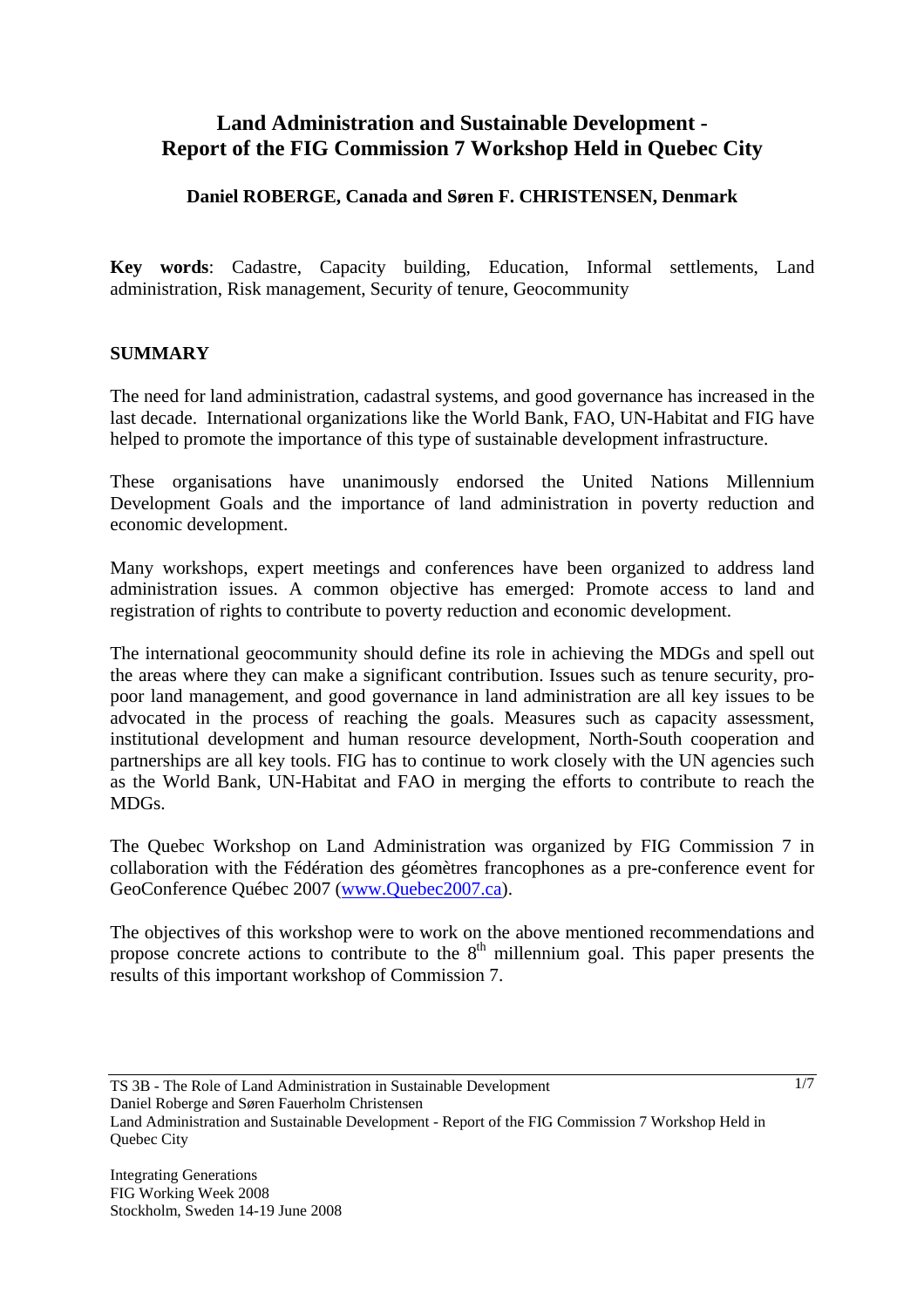# **Land Administration and Sustainable Development - Report of the FIG Commission 7 Workshop Held in Quebec City**

### **Daniel ROBERGE, Canada and Søren F. CHRISTENSEN, Denmark**

## **1. BACKGROUND**

The need for land administration, cadastral systems, and good governance has increased in the last decade. International organizations like the World Bank, FAO, UN-Habitat and FIG have helped to promote the importance of this type of sustainable development infrastructure.

These organisations have unanimously endorsed the United Nations Millennium Development Goals and the importance of land administration in poverty reduction and economic development. The Millennium Development Goals (MDG) aim to:

- 1. Eradicate Extreme Hunger and Poverty
- 2. Achieve Universal Primary Education
- 3. Promote Gender Equality and Empower Women
- 4. Reduce Child Mortality
- 5. Improve Maternal Health
- 6. Combat HIV/AIDS, Malaria and other diseases
- 7. Ensure Environmental Sustainability
- 8. Develop a Global Partnership for Development

In the past, many workshops, expert meetings and conferences have been organized to address land administration issues. As a result of these events, exchanges and discussions, in which the International Federation of Surveyors (FIG) has been closely involved, mainly through Commission 7, its land administration arm, and a common objective has emerged:

Promote access to land and registration of rights to contribute to poverty reduction and economic development.

FIG has set its work plan 2006-2010 which is directly linked to the UN Millennium Development Goals, namely the 8<sup>th</sup> goal: develop a Global Partnership for Development.

The international geocommunity should define its role in achieving the MDGs and spell out the areas where they can make a significant contribution. Issues such as tenure security, propoor land management, and good governance in land administration are all key issues to be advocated in the process of reaching the goals. Measures such as capacity assessment, institutional development and human resource development, North-South cooperation and partnerships are all key tools. This geocommunity has to work closely with the UN agencies such as the World Bank, UN-Habitat and FAO in merging the efforts to contribute to reach the MDGs.

TS 3B - The Role of Land Administration in Sustainable Development Daniel Roberge and Søren Fauerholm Christensen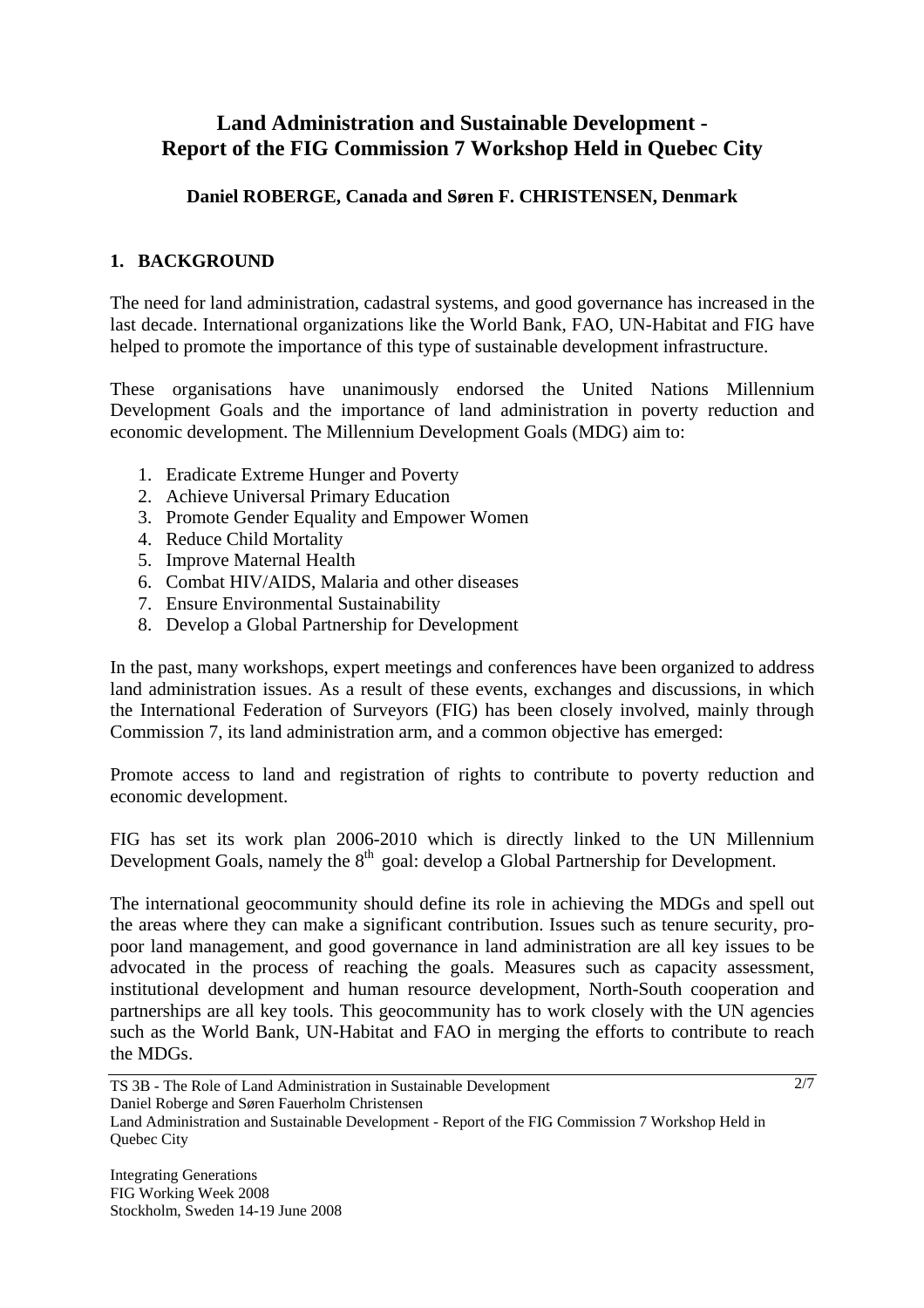### **2. DESCRIPTION OF THE WORKSHOP**

The Quebec Workshop on Land Administration was organized by the FIG Commission 7 (Working Group 7.2) in collaboration with the Fédération des géomètres francophones, as a pre-conference event for GeoConference Québec 2007 (www.Quebec2007.ca). To facilitate the communications, simultaneous interpretation in both French and English was available.

The objective of the workshop was to propose concrete actions to contribute in the establishment of a global partnership for development, the  $8<sup>th</sup>$  Millennium Development Goal.

## **3. PARTICIPANTS**

The Quebec Workshop on Land Administration and sustainable development gathered 50 participants from 22 countries, mainly officials responsible for land administration and cadastre, land surveyors, geomaticians, legal experts, academics and students involved in cooperation projects.

The following countries were represented: Africa: Algeria, Benin, Burkina Faso, Cameroun, D. R. Congo, Ivory-Coast, Kenya, Madagascar, Mali, Morocco, Niger, Senegal North America: Canada, USA Latin America: Peru Asia: India, Sri Lanka Europe: Belgium, Denmark, France, Sweden

Moreover, the following international organizations were represented:

- − International Federation of Surveyors : Mr Stig Enemark, president
- − Federation des géomètres francophones : Mr. Aziz Hilali and Mr Bernard Puepi, vicepresidents and Mrs Annick Jaton, treasurer
- − United Nations (HABITAT) : Mr. Remy Sietchiping,
- − World Bank : Mr Keith Bell, senior land policy specialist
- − Organisation internationale de la Francophonie : Mr. Sory Ibrahim Diabate

#### **4. THE WORKSHOP PROGRAM**

#### **4.1 Presentations**

To start the workshop, speakers from international organisations presented various aspects related to land administration and sustainable development. Session 1 – Point of view of international organisations:

Daniel Roberge and Søren Fauerholm Christensen

TS 3B - The Role of Land Administration in Sustainable Development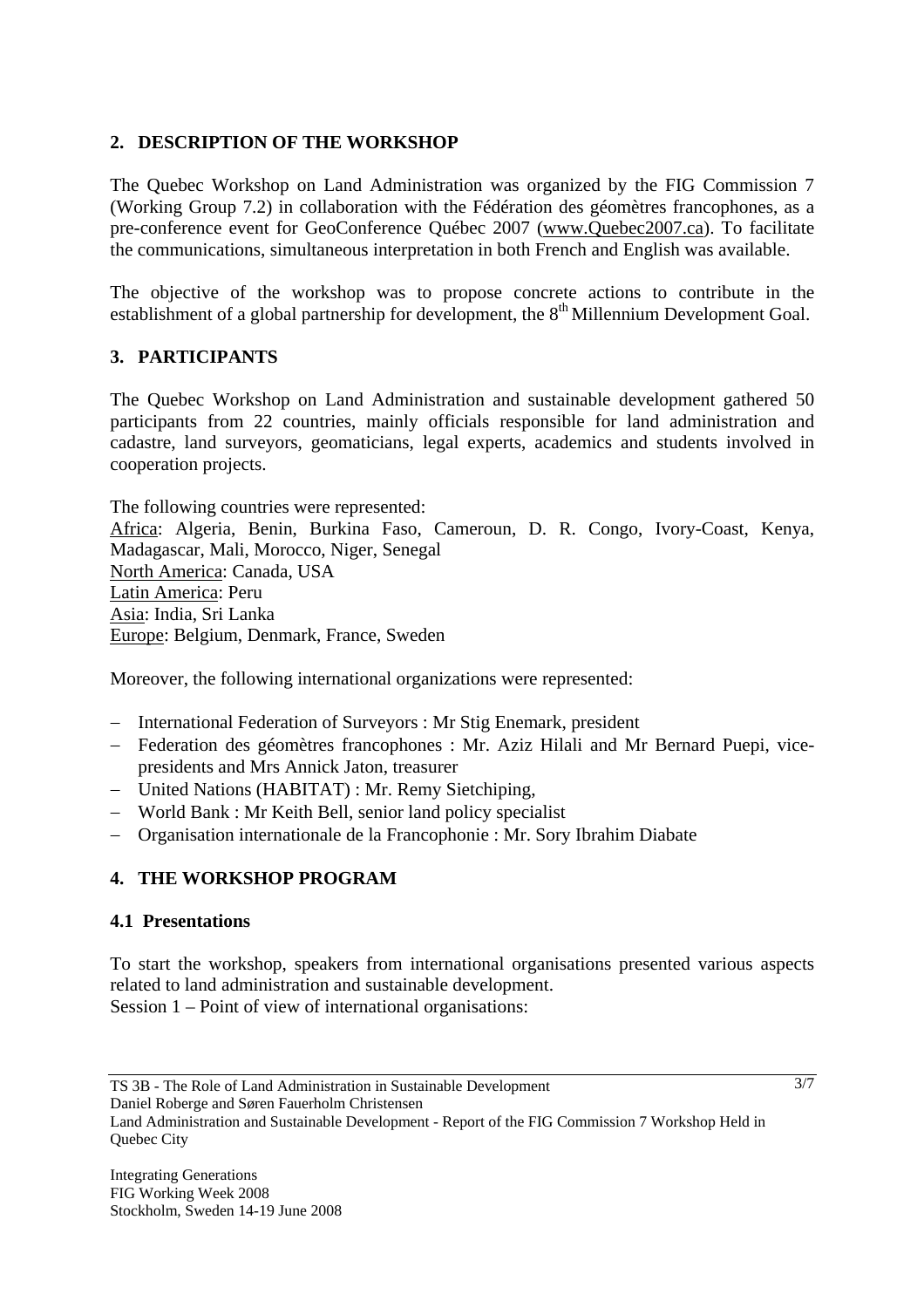- − Remy Sietchiping, UN Habitat Urbanization and the Continuum of Land Rights: Global Challenges and Opportunities;
- − Keith Bell, World Bank Responding to the Challenges of the Millennium Development Goals - World Bank Support for Land Administration;
- − Stig Enemark, president FIG FIG Policies in support of the Global Agenda.

Then, representatives from Asia, Africa and South America presented projects, issues and actions in the area of land administration.

Session 2 – Land administration experiences

- − P.G.V. Abeyratne, Sabaragamuwa University Sri of Lanka The role of land surveyors in reconstruction after a natural disaster - the experience of Sri Lanka
- − Robinson Tchapmegni, Tribunal of Mbalmayo The situation of land property in Cameroun – Obstacles, consequences et perspectives
- − Azeddine El Omari, Agence Nationale de la Conservation foncière du Cadastre et de la Cartographie - Actions to secure land property in Morocco
- − Ramon Enrique Saldivar, Presidencia del Consejo de Ministros of Peru Reconstruction issues after the earthquake of August 15 2007

In the second part of the workshop, the participants gathered in small groups and tried to answer the following questions:

- − How the international geocommunity can help to develop a Global Partnership for Development:
- − to improve secure land tenure?
	- o Can we start something at a human level, locally?
	- o What are the needs?
- − to better respond to the need for reconstruction and resettlement after a natural disaster?
	- o What role should we play?
	- o How could we better organize our intervention?
- − to develop capacity building?
	- o What are the needs?
	- o What kind of action should we start?

This working period was followed by a plenary session in which a rapporteur of each group had to summarize the discussions of his group.

#### **4.2 Summary of the Answers**

How the international geocommunity can help:

- − To develop a Global Partnership for Development to improve secure land tenure?
- − The political will is absolutely necessary to improve the security of land rights.

TS 3B - The Role of Land Administration in Sustainable Development Daniel Roberge and Søren Fauerholm Christensen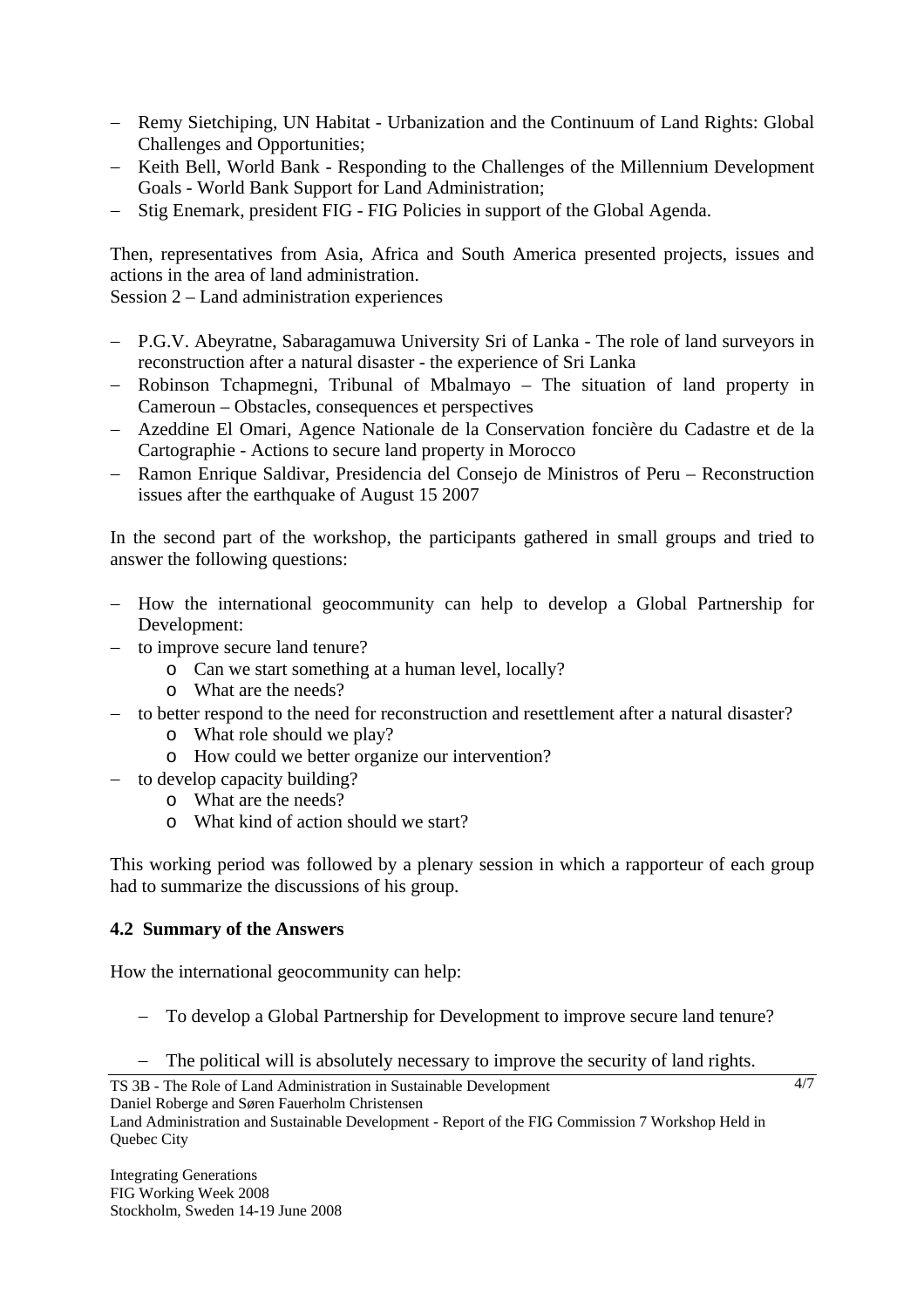To get it, the geocommunity and more specifically land surveyors have to learn how to talk to politicians. We have to demonstrate the social and economic benefits of a good land infrastructure.

- − We should encourage North-South and South-South cooperation to develop win-win exchanges at a human level.
- − Develop public/private partnerships
- − Inform the population about the importance of land rights infrastructure.
- − Develop training programs.
- − Develop systems and laws that can manage customary and informal rights.
- − Land rights have to be public and the systems transparent.
- − Immediate needs to develop organizational capacity, for professional training and inform beneficiaries (the population).
- − We have to find a way to improve and transform existing systems (land registry and cadastre) rather than throw it in the garbage.
- − The security of land rights is essential when there is a conflict. African courts are submerged with land problems, namely caused by the weakness of geodetic infrastructure.
- − Develop and implement solutions adapted to each country.
- − better respond to the need for reconstruction and resettlement after a natural disaster?
- − We should encourage the authorities to implement and secure cadastral system and land registry in the area presenting a risk of natural disaster. This land infrastructure is of high importance to facilitate reconstruction and resettlement after such a disaster.
- − There is a need to develop emergency plans (who is doing what?) using the power of geomatics and the expertise of land surveyors.
- − We have to develop a better knowledge of risks at a global level and then be more aware to prevent the consequences of natural disasters.
- − The geocommunity may also help in the establishment of refugees camps.
- − The geocommunity must have access to legal land spatial data in case of natural disaster, hopefully in standardized formats.
- − We have to develop the capacity of professionals and create strong professional associations at national and international level. This can contribute to establish and activate cooperation based on a strong network.
- − to develop capacity building:
- − The main need is technical and professionnal training. An African school is missing. It is essential to create such a regional school to develop knowledge and competencies.
- − In many developing countries, professional order/association has to be created or reinforced. African countries need help to create organised professional structures ensuring professional ethic.

TS 3B - The Role of Land Administration in Sustainable Development Daniel Roberge and Søren Fauerholm Christensen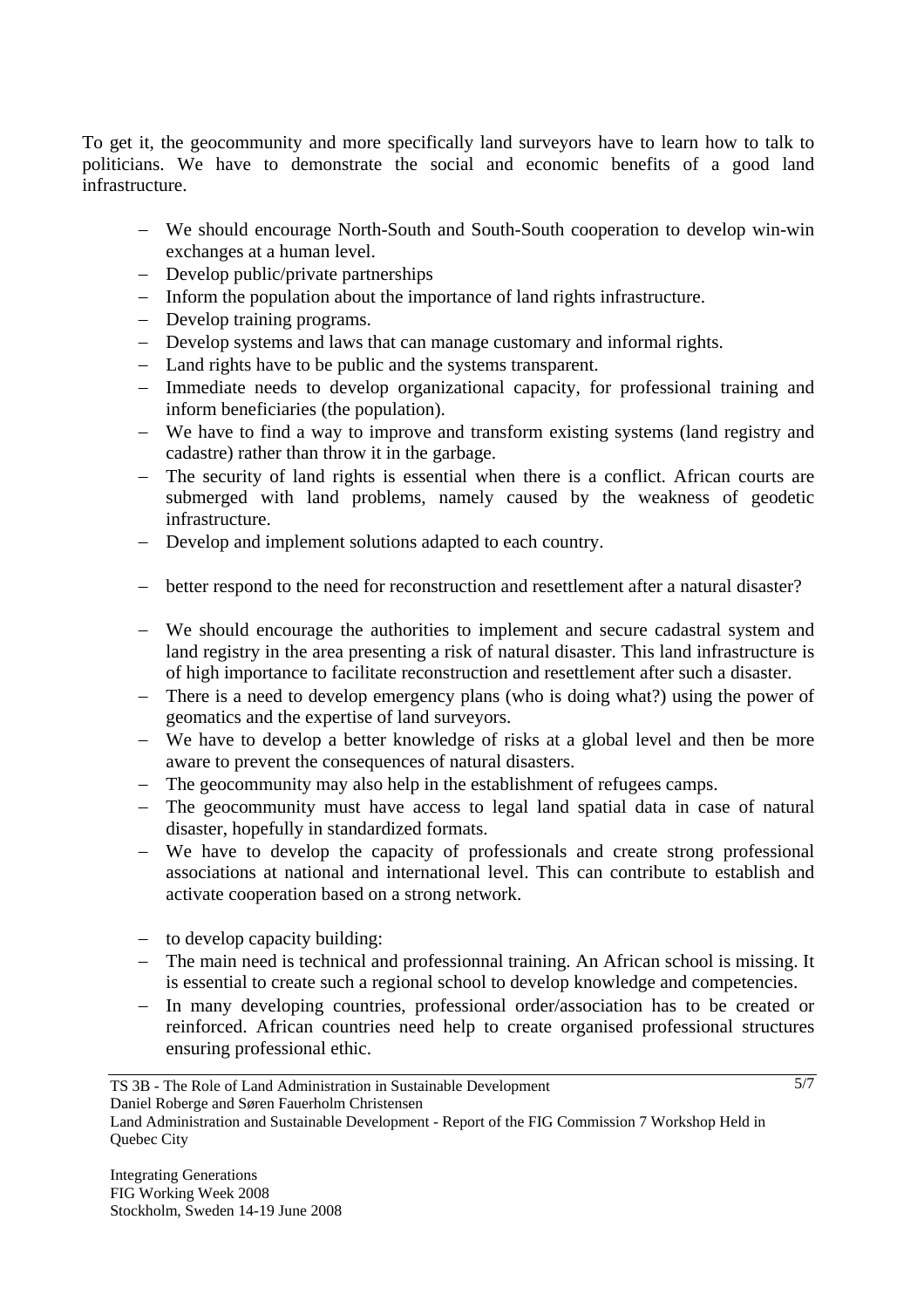- − We have to develop relationships between land surveyors and geomaticians to have a stronger influence.
- − We should implicate local communities in decision process
- − We have to find ways to promote and facilitate the involvement of voluntary land surveyors or students cooperation to participate in capacity building
- − Land surveyors have the qualifications to train politicians in good land governance
- − Improve geocommunity organisations in developing countries

### **5. CONCLUSION AND PERSPECTIVES**

The FIG/FGF Quebec Workshop on Land Administration and Sustainable Development was a great success in term of participation with 50 participants coming from more than 20 countries. But the real success was about the representation of developing and emerging countries: half of the delegates coming from 15 countries of Africa, Asia or Latin America were able to attend. One of the objectives of the workshop was to listen to the needs of people coming from developing countries. With no doubt, it was reached and in a so constructive and interesting way.

The outcomes of this fruitful workshop will be very useful for both the Fédéraration des géomètres francophones and the International Federation of Surveyors and will, for sure, influence their work plans in the following years.

The organizers wish to thank GeoConference Quebec 2007 for the logistic support and the Canadian International Development Agency (CIDA) for the financial support in the participation of many delegates.

#### **REFERENCES**

All the documents presented are available on GeoConference Website : www.Quebec2007.ca

#### **BIOGRAPHICAL NOTES**

**Daniel Roberge** graduated from Laval University in Québec City. He also holds a Graduated Studies Diploma in International Administration from the École nationale d'administration publique (National School of Public Administration).

He has written several publications and papers on the cadastre, land reform and land management, and has been involved for several years in the work of Commissions 3 and 7 of the FIG. He is the Canadian delegate on Commission 7.

Daniel Roberge is currently director of the Office of the Surveyor General of Québec, and was previously in charge of the project to implement the new cadastre as part of the program to reform the Québec cadastre.

Daniel Roberge and Søren Fauerholm Christensen

TS 3B - The Role of Land Administration in Sustainable Development